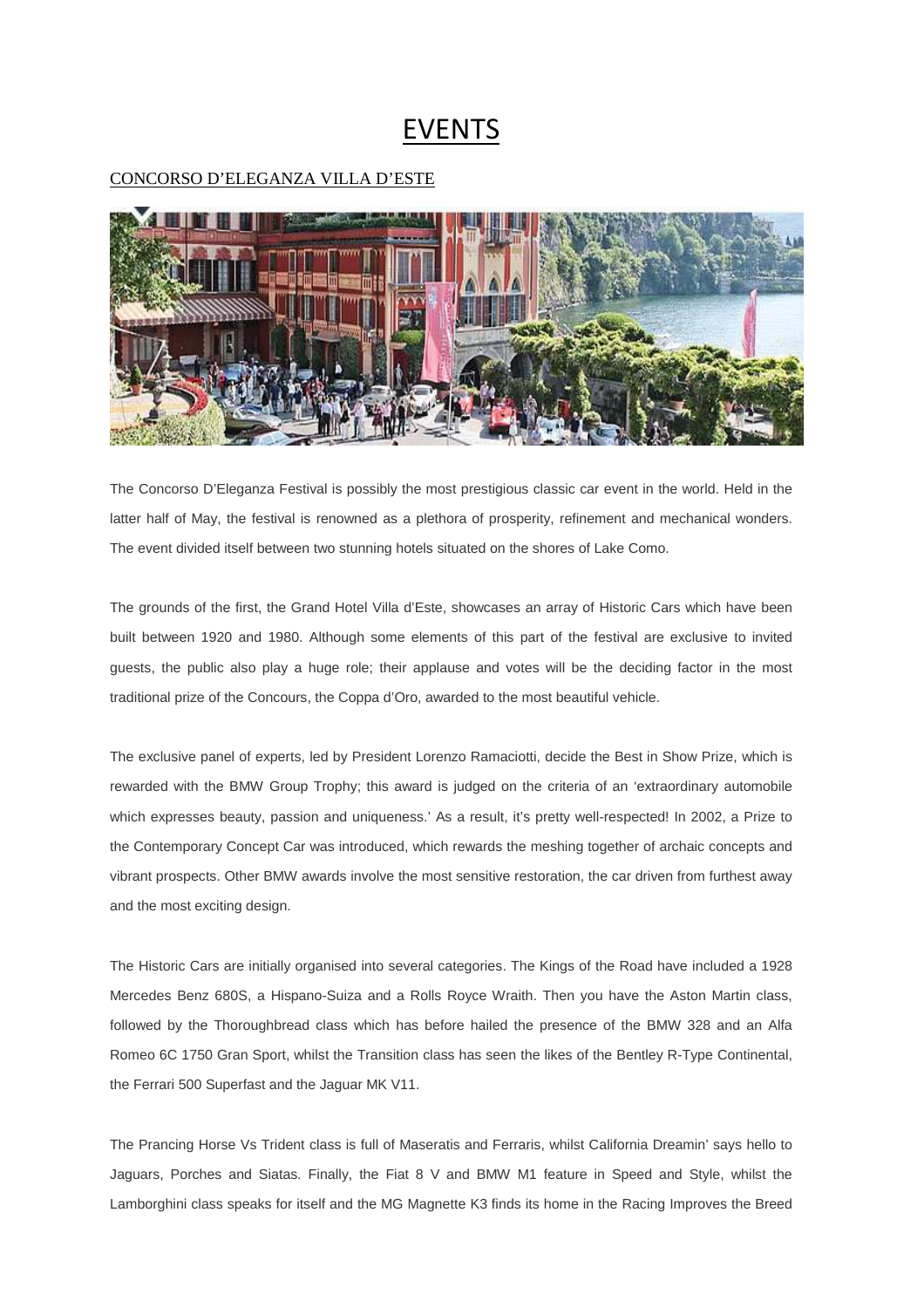Class. As if this bounty of vehicular brilliance wasn't enough, there are also shows for Concept Cars and Prototypes which have featured the Touring Superleggera before now, as well as a Motorcycle Concours for two-wheeler fans. Just like the Historic Car competitions, Motorcycles can be entered and judged by a jury of world class calibre.

The festival itself has been running since 1929, but after the post-war extravaganza in 1949 it sadly waned for many years. However, in the late 1990s the event was saved by BMW, as the brand whose automobile production was also born in '29 became partners with the Concorso.

Nowadays the Concorso prides itself on its stunning setting, impeccable hospitality, perfect preservation of valuable vehicles, as well as its enthusiastic audience and international exposure. Above all, elegance is a priority for the event which sells itself on an essence of 'authentic aristocracy.' 'Originality' is another word which is repetitively and feverishly uttered in relation to the festival, as it really does stand in its own league compared to other historic car events, by replacing commercial interest with a 'spirit of nobility.'

On the Friday evening, the gates of Villa Erba, another exquisite Como hotel, will traditionally open with a screening at the open-air cinema. The 'Days of Elegance', involving themed exhibitions of important vehicles (Germany's oldest aircraft, the Klemm L25 has even headlined before), will take place on Saturday and Sunday at the same location. In addition, the entrants and their cars will parade in front of the public at Villa Erba on Sunday. Things also get spiced up with a 'Street Run' of historic motorcycles! For those with plushly lined purses, there is a spectacular auction of vehicles which also takes place over the course of the weekend. Finally, a Gala Dinner with a 'Dance the Night Away' event crowns the weekend's entertainment with iridescent glamour.

Cernobbio leaps to life every year for the Concorso D'Eleganza Festival, which boasts an enviable spectacle of classic wealth which any car lover would jump to indulge in. With the results of the 2013 Roll of Honour having been very recently announced, it's time to look forward to the 2014 edition of a festival which identifies itself by Andre Malreux's famous quote 'If you want to design the future, you must leaf through the past.'

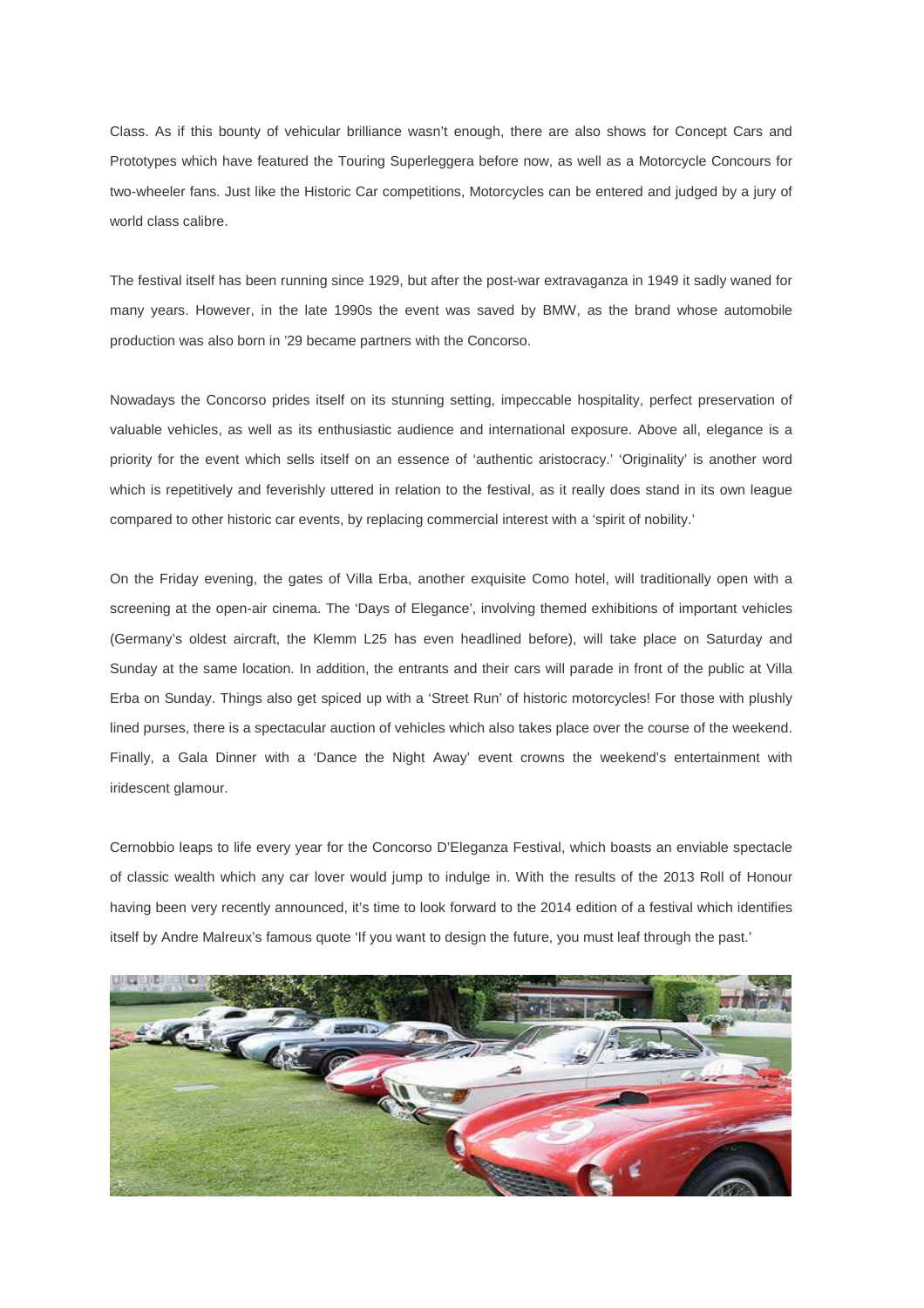## SAGRA DI SAN GIOVANNI



 If you are planning to head to Lake Como in June, you may be treated to the oldest festival on the Lake; the Sagra de San Giovanni is held on the last weekend of June and celebrates the vibrant heritage of Como.

The historic weekend involved folk, art and tasters of the old world Italy. The focal point of the festival occurs after sunset, when hundreds of floating lamps are pitched onto the lake alongside an iridescent display of fireworks.

The festival of light ensues into the small hours of the morning, soaking Lake Como in dewy opulence. As the sun begins to rise, an early morning parade of decorated boats bedecked with flowers begins, setting the tone for a day filled with folk dancing, traditional music, flag throwing competitions and delicious food.

The firework display itself takes place in front of Comacina Island at the height of Tremezzo, in an area known as Zoca de l'Oli, or 'Oil Basin.' This name is representative of the area's waters, which are as smooth as oil, as well as the presence of several oil trees on the foot of the surrounding mountains.

The island itself is on Ossuccio, the only island on the lake. As such it was inhabited in ancient times and home to several wars during the Middle Ages. The island was the last refuge for Berengario II and in 1169 it was the capital of battle between the Milan and Como. After ten years of fighting, Como's inhabitants razed the island to the ground, as a severe punishment for supporting Milan. Thus the fireworks of the festival symbolise the fiery battle, which even burned the island's nine churches to the ground. During the display, religious silence pervades the audience. For optimum views of the event, it is worth hiring a boat on the Lake or seating yourself directly in front of the island on the mainland.

The events are held the weekend closest to Saint John's Day. The origin of the name of the festival of 'lumaghitt' is based on an ancient legend, wherein the locals were able to rid themselves of wild June hail storms which destroyed the harvests by imploring the aid of Saint John the Baptist and make a solemn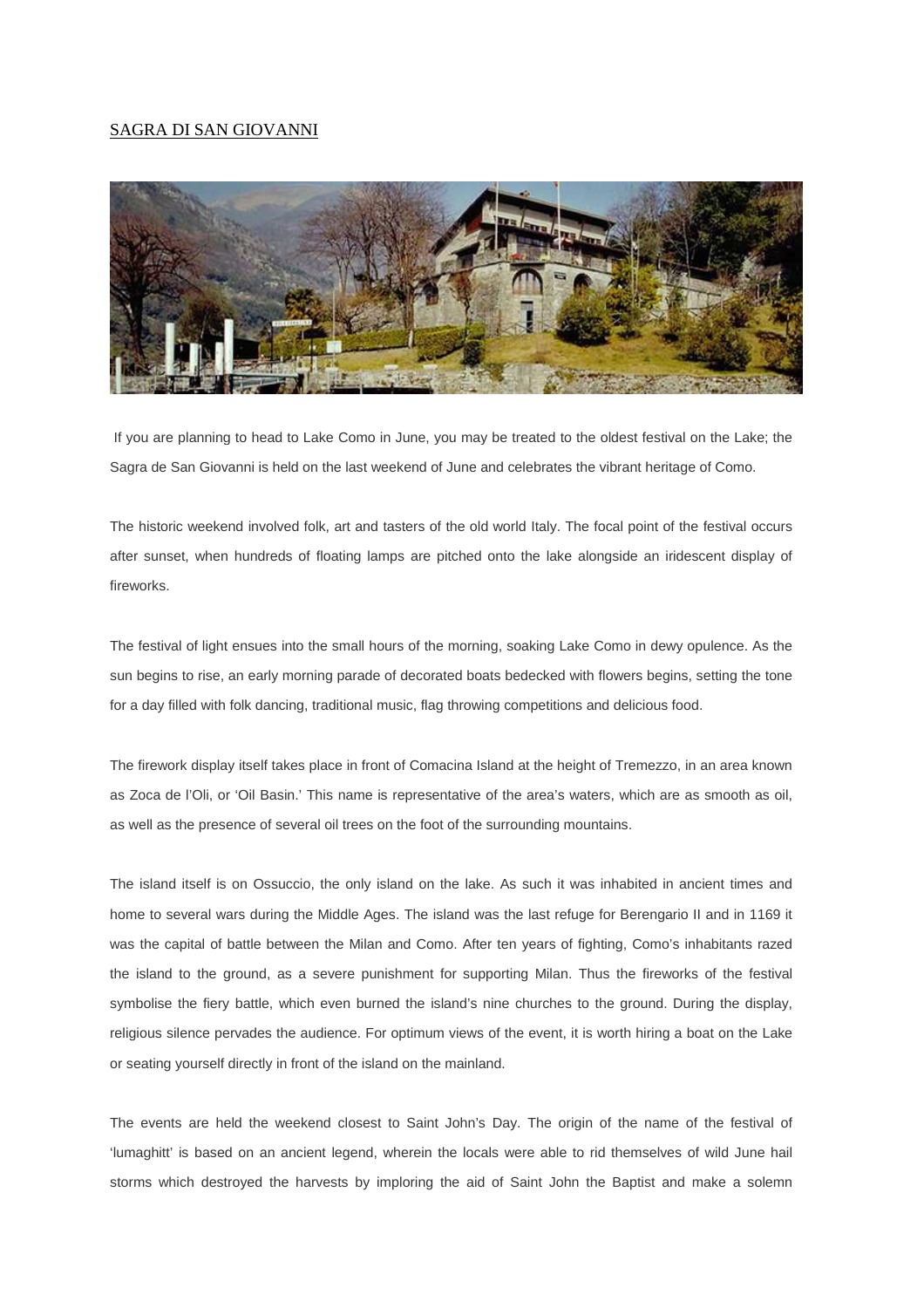procession by boat to Comacina, where there was a small church dedicated to the saint. After this modest pilgrimage the storms ceased and consequently the procession is repeated every year with the floating illuminations. Traditional fare for the occasion is polenta and snails and as a result someone decided to use the empty shells of molluscs as wick candle holders, to be cast across the lake, hence 'lumaghitt.' Today village folk even revert to wearing period costume for the occasion and, later in the day, Holy Mass is respectfully conducted in memory, among the ruins of the ancient basilica of Santa Eufemia.

This year the fireworks will take place on Saturday 22nd June, with St John's Feast the following day on Sunday 23rd June. The tribute to San Giovanni is a wonderful insight into the history of Lake Como.

For more informations please see the links below: http://www.lagodicomo.com/english/sagra\_sangiovanni.php http://www.comacina.it/en/island.php

## THE BELLAGIO FILM FESTIVAL



The **Bellagio Festival**, which takes place in and around Lake Como, usually runs from late June to early September. The premise of the festival is an international contest of musical performance, ensuring an electrically competitive atmosphere pervades the venues. Each year sees a variety of entertainment, but visitors will often enjoy twentieth century contemporary music lessons in July along with the Pianist Awards in August. In addition, Bellagio and another twenty towns within the provinces of Como and Lecco, come together to provide conferences, projections and even wine and food initiatives.

Envisage exquisite light projections staining the historic walls of an Italian town, whilst you simultaneously learn about the history of the music you are also listening to; Bellagio Festival offers a carnival of sensation. The festival focusses on music but spreads its wings far beyond the conventional definition of a concert, instead immersing its attendants into various walks of Italian life. Arts, music and literature combine in an